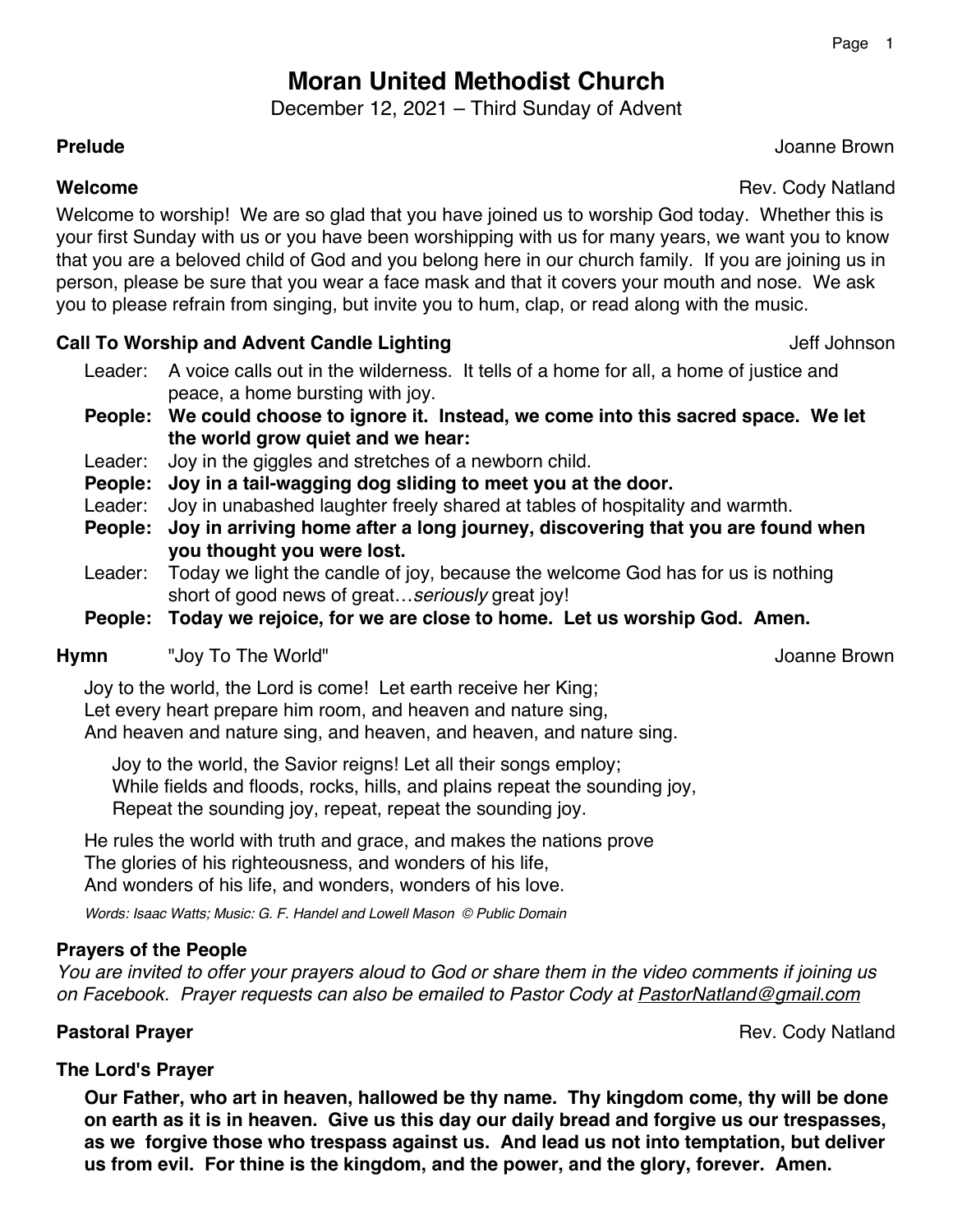## **Song Theaven Everywhere"** The Song Janice Wrhel with Crystal Natland

I hear the bells they're ringing loud and clear You can't help but love this time of year It's Christmas time, there's something in the air There's a little bit of heaven everywhere

Somehow there's a little more of love Maybe there's a little less of us Or maybe we're just slightly more aware There's a little bit of heaven everywhere

*Chorus 1:* It's the smile on a man who has finally found hope It's the tears of a mother whose child has come home It's the joy that we feel and the love that we share There's a little bit of heaven everywhere There's a little bit of heaven everywhere

It's funny how it takes a holiday To show us how the world could truly change If we all took the time to really care There'd be a little more of heaven everywhere

*Chorus 2:* It's the grace that we show to a world that needs hope It's giving our lives knowing they're not our own It's the joy that we feel and the love that we share There's a little bit of heaven everywhere

## *Bridge:* Angels we have heard on high, sweetly singing o'er the plains And the mountains in reply echoing their joyous strains

*Chorus 3:* It's the joy that we feel and the love that we share There's a little bit of heaven everywhere There's a little bit of heaven everywhere There's a little bit of heaven everywhere

*Ben Glover & Francesca Battistelli © 2012 9t One Songs*

## *Zephaniah 3:14-20 (NRSV)*

Sing aloud, O daughter Zion; shout, O Israel! Rejoice and exult with all your heart, O daughter Jerusalem! The LORD has taken away the judgments against you, he has turned away your enemies. The king of Israel, the LORD, is in your midst; you shall fear disaster no more. On that day it shall be said to Jerusalem: Do not fear, O Zion; do not let your hands grow weak. The LORD, your God, is in your midst, a warrior who gives victory; he will rejoice over you with gladness,

**Scripture** Jeff Johnson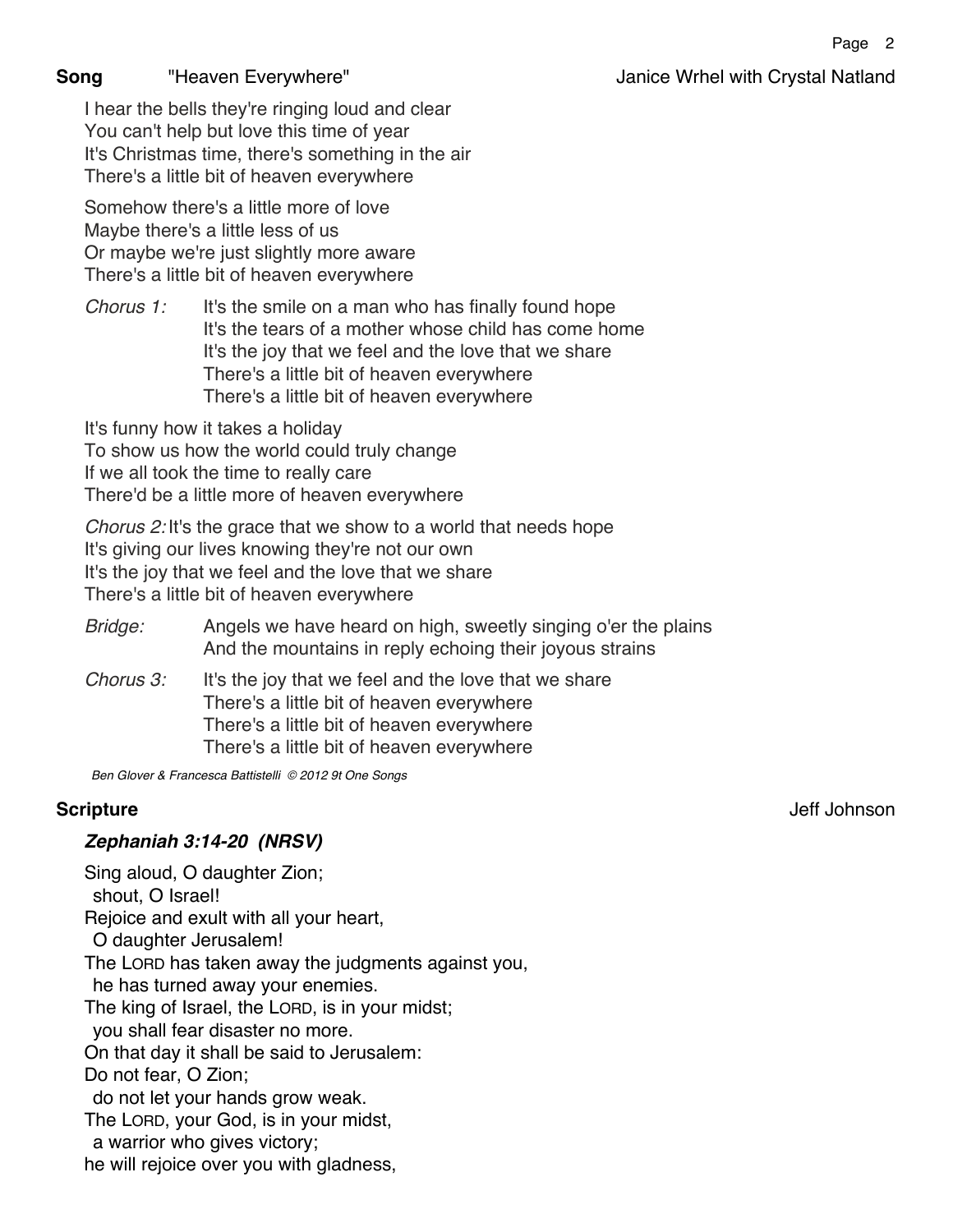he will renew you in his love; he will exult over you with loud singing as on a day of festival. I will remove disaster from you, so that you will not bear reproach for it. I will deal with all your oppressors at that time. And I will save the lame and gather the outcast, and I will change their shame into praise and renown in all the earth. At that time I will bring you home, at the time when I gather you; for I will make you renowned and praised among all the peoples of the earth, when I restore your fortunes before your eyes, says the LORD.

## *Luke 3:1a, 2b-18 (NRSV)*

In the fifteenth year of the reign of Emperor Tiberius […] the word of God came to John son of Zechariah in the wilderness. He went into all the region around the Jordan, proclaiming a baptism of repentance for the forgiveness of sins, as it is written in the book of the words of the prophet Isaiah,

"The voice of one crying out in the wilderness: 'Prepare the way of the Lord, make his paths straight. Every valley shall be filled, and every mountain and hill shall be made low, and the crooked shall be made straight, and the rough ways made smooth; and all flesh shall see the salvation of God.'"

John said to the crowds that came out to be baptized by him, "You brood of vipers! Who warned you to flee from the wrath to come? Bear fruits worthy of repentance. Do not begin to say to yourselves, 'We have Abraham as our ancestor'; for I tell you, God is able from these stones to raise up children to Abraham. Even now the ax is lying at the root of the trees; every tree therefore that does not bear good fruit is cut down and thrown into the fire."

And the crowds asked him, "What then should we do?" In reply he said to them, "Whoever has two coats must share with anyone who has none; and whoever has food must do likewise." Even tax collectors came to be baptized, and they asked him, "Teacher, what should we do?" He said to them, "Collect no more than the amount prescribed for you." Soldiers also asked him, "And we, what should we do?" He said to them, "Do not extort money from anyone by threats or false accusation, and be satisfied with your wages."

As the people were filled with expectation, and all were questioning in their hearts concerning John, whether he might be the Messiah, John answered all of them by saying, "I baptize you with water; but one who is more powerful than I is coming; I am not worthy to untie the thong of his sandals. He will baptize you with the Holy Spirit and fire. His winnowing fork is in his hand, to clear his threshing floor and to gather the wheat into his granary; but the chaff he will burn with unquenchable fire."

So, with many other exhortations, he proclaimed the good news to the people.

- *- - -*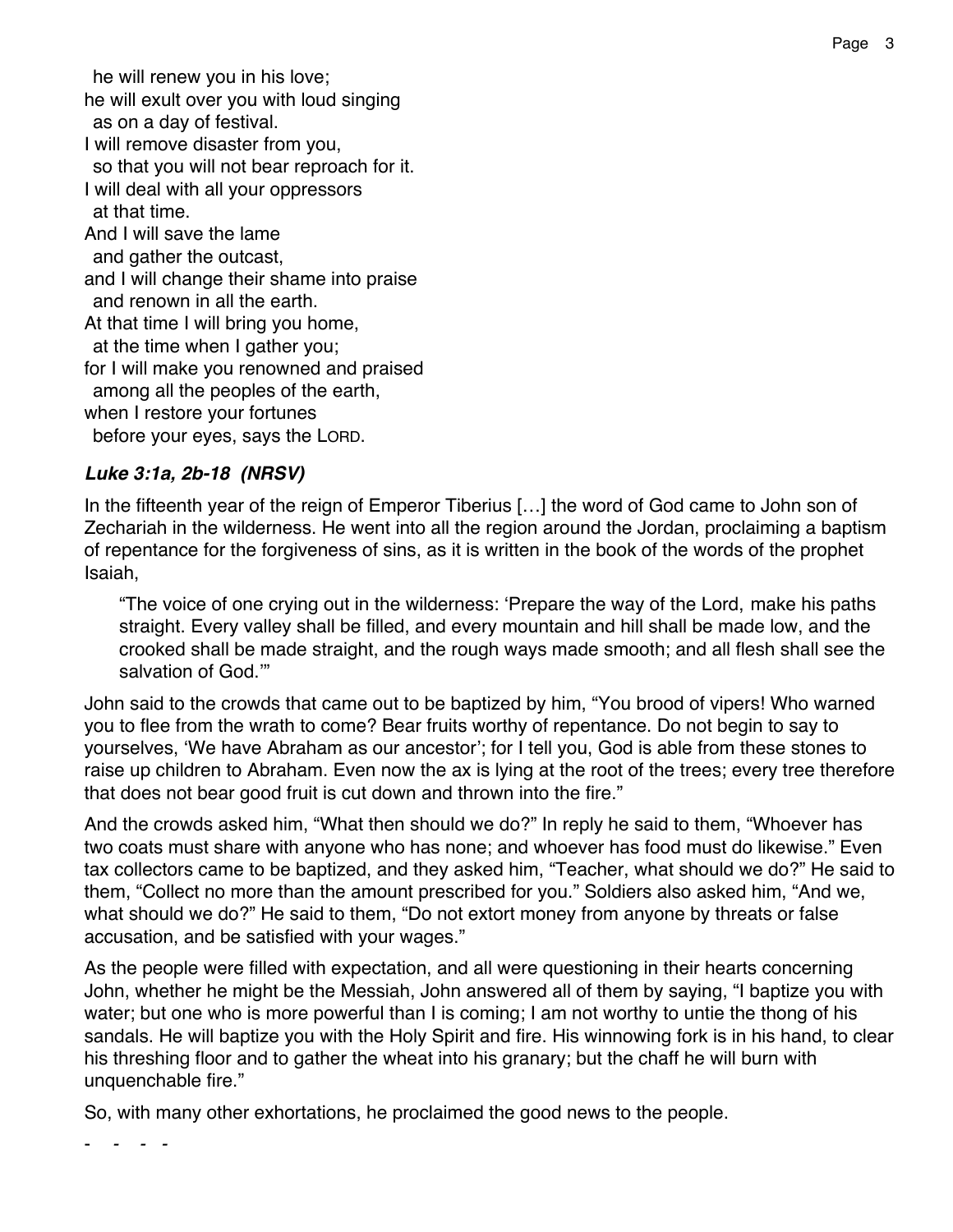*Leader: This is the word of God for the people of God. Response: Thanks be to God.*

**Sermon** *Close To Home: A Home For All COMEXALLECTION* **Rev. Cody Natland** 

### **Invitation to the Offering**

*We invite you to give as God leads you to support our church and ministries as we seek to embrace, inspire, and serve, making disciples of Jesus Christ for the transformation of the world. You may place your gift in the offering plates in the Sanctuary and Fellowship Hall, give online at www.moranumc.org/give, or mail your gift to: 3601 E 65th Ave / Spokane, WA 99223.*

**Hymn** "Good Christian Friends, Rejoice" **Consumersed Account Consumersed Account** Janice Wrhel

Good Christian friends, rejoice with heart and soul and voice; Give ye heed to what we say: News, news! Jesus Christ is born today! Ox and ass behold him bow; and he is in the manger now. Christ is born today, Christ is born today!

Good Christian friends, rejoice with heart and soul and voice; Now ye hear of endless bliss: News, news! Jesus Christ was born for this! He hath opened heaven's door, and ye are blest forevermore. Christ was born for this, Christ was born for this!

Good Christian friends, rejoice with heart and soul and voice; Now ye need not fear the grave: News, news! Jesus Christ was born to save! Calls you one and calls you all to gain his everlasting hall. Christ was born to save, Christ was born to save!

*Translated from Latin by John Mason Neale © Public Domain*

**Benediction** Rev. Cody Natland

As *this* service ends, *your* service beings: Comfort the homesick. Open your doors to others. Seek sanctuary. Be brave enough to go home by another way. And remember that here in God's family, all are welcomed – so come back soon. In the name of our Foundation – God, Spirit, and Son – go in peace. Amen.

**Postlude** Joanne Brown

*If you would like to greet one another, we invite you to gather outside on the entry patio for a time of fellowship, but please do not gather indoors.*

*Call to Worship and Benediction adapted from Rev. Sara (Are) Speed* | A Sanctified Art LLC | sanctified art.org

*Permission for the use of the music in this service and livestream given by CCLI. CCLI License 1507867; CCLI Streaming License CSPL155631.*

### *Virtual Coffee Hour*

Sundays at 11:30 am on Zoom

Those worshipping virtually are invited to join us on Zoom for a time of fellowship and connection immediately following the worship service.

Join by Computer/Tablet/Smartphone: https://greaternw.zoom.us/j/96460688631

Join by Phone (home phone, landline, or cell – no internet required)

+1(253) 215-8782 (Meeting ID: 964 6068 8631) +1(346) 248-7799 (Meeting ID: 964 6068 8631)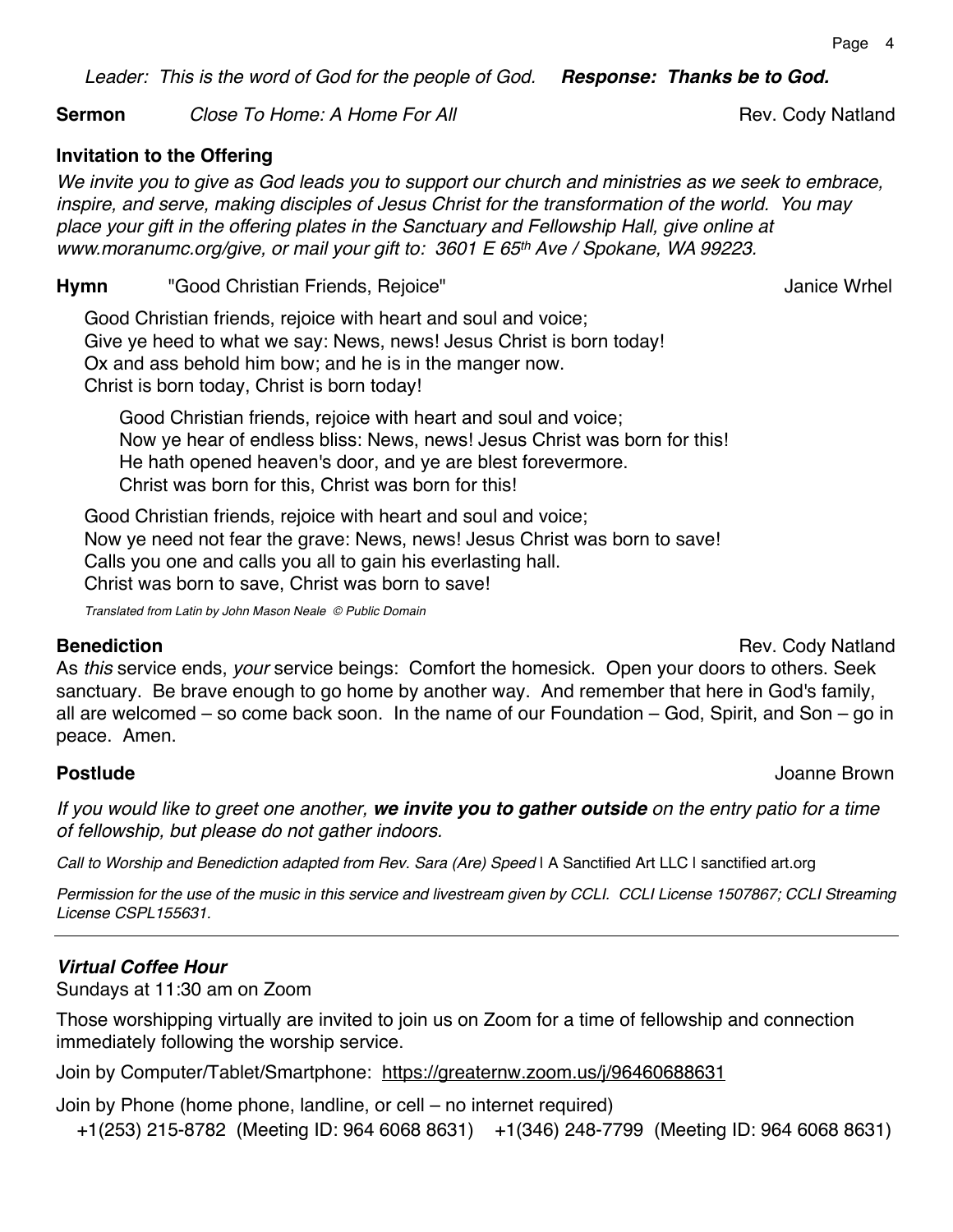## **Christmas Carol Sing-Along**

Sunday, December 19th at 11:30am – Outdoor

After worship on December 19th, we invite you to join us outside on our front patio after worship for fellowship and cookies, and then sharing together in Christmas joy as we sing some beloved Christmas Carols together. This is a great opportunity for fellowship, for safely singing together, and for sharing our church with your family and friends.

## **Christmas Eve Services --** *Friday, December 24th8*

## **4:00pm — Family Christmas Eve Service**

A shorter, family-oriented service that will include special music and a message for the young disciples in our midst. This service will conclude with gathering outside our front doors for candle lighting and singing "Silent Night."

## **8:00pm — Traditional Christmas Eve Service with Holy Communion (with Live-Stream)**

This will be our traditional Christmas Eve service, and will include Holy Communion. Special music will be provided by the Sign Choir. This service will conclude with gathering outside our front doors for candle lighting and singing "Silent Night."

The 8:00pm service will also be live-streamed online at www.facebook.com/moranchurch

## *Worship At Moran UMC --* Sunday Mornings at 10:30 am

We invite you to join us for worship on Sunday mornings at Moran UMC**.** Mask wearing and physical distancing will be required by all participants, regardless of vaccination status. Children's Sunday School for children in Preschool through 5<sup>th</sup> Grade is offered in the Disciples/Shepherds Room during the worship service.

## *Worship Online --* Sunday Mornings at 10:30 am

Our worship services continue to be live-streamed online for those who are unable or not yet comfortable returning to in-person services. Our worship services continue to be live-streamed online for those who are unable or not yet comfortable returning to in-person services.

## **Children's Sunday School (Preschool through 5th Grade)**

*Sundays at 10:30 am in the Disciples/Shepherds Room*

Sunday School is offered during our worship service in the Disciples/Shepherds Room. All children and adults must wear masks, and all teachers and other volunteers are fully vaccinated against COVID-19. Please bring your child straight back to the classroom when you arrive rather than entering the Sanctuary.

## **Weekday Morning Prayer Group** -- Weekdays at 9am on Zoom

We meet on Monday through Friday mornings for prayer, scripture, and a short meditation. Join Morning Prayer by Computer/Smartphone/Tablet: https://greaternw.zoom.us/j/349727648 Connect via Phone (home phone, landline, cell phone):

+1 (253) 215-8782 (Meeting ID: 349 727 648) +1 (346) 248-7799 (Meeting ID: 349 727 648)

## **Monday Vespers and Holy Communion** -- Mondays at 6:30pm

Connect via Facebook Live: www.facebook.com/moranchurch Connect via Zoom (computer/tablet/smartphone: https://greaternw.zoom.us/j/97155799598